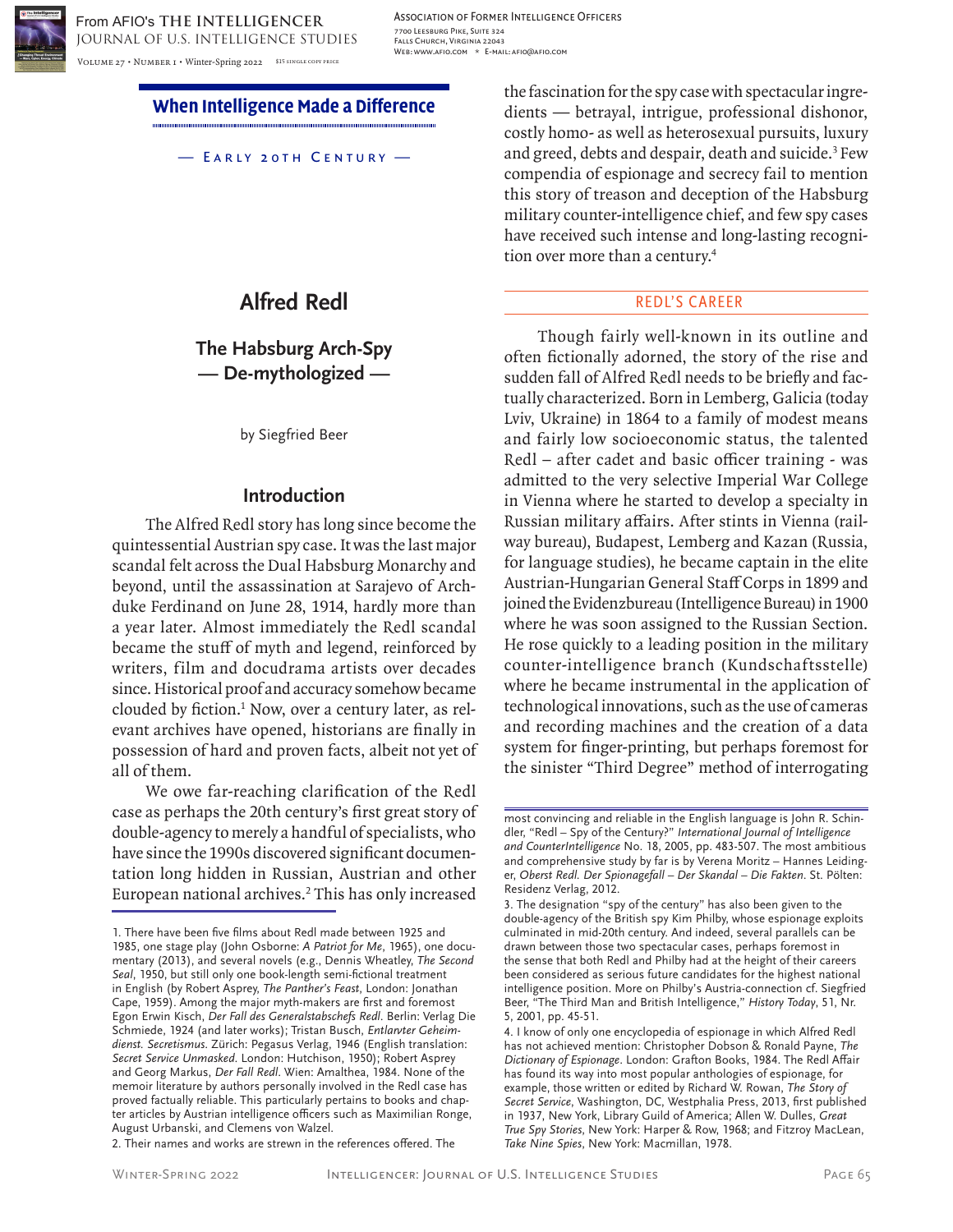suspected spies, using blinding flood lights. In 1907 he became deputy chief of the entire Evidenzbureau and in 1909 he was even seriously considered a candidate for chief. In 1912 he was promoted to Colonel and given the important position of chief of staff of the VIII Army Corps in Prague, a crucial outpost for Russian matters as well as the Empire's welfare. To his superiors and colleagues he was the model spymaster. By some, if not most, he was considered the rising star on the General Staff. He would never have been suspected of treason.

And yet it was exactly that which became apparent to the shocked leading figures of military intelligence when on May 24, 1913 the mysterious letters addressed to a Nikon Nizetas and altogether containing 21,000 crowns were claimed at the post office where they had been kept poste restante (general delivery) by Redl personally.<sup>5</sup> Only a few hours later the colonel was visited by four high-placed officers of the Evidenzbureau at his hotel suite, among them the chief, August Urbanski, where Redl quickly confessed. Maximilian Ronge, a former protégé and admirer, then his successor in the Evidenzbureau, fetched and handed him a Browning pistol, and the traitor understood what that meant. In the early hours of May 25 a shot rang through Hotel Klomser. Quickly thereupon a cover-up was started by the General Staff, under orders of its chief, General Franz Conrad von Hötzendorf. The press was told Redl committed suicide because of overwork and severe nervous strains. And, as a prominent American analyst noted: "one of the most productive spies in history died without any interrogation."<sup>6</sup>

# REDL'S DEMONS

A crucial question, from the start, should have been the extent of Redl's treachery, particularly its duration. No one at the General Staff seemed at first eager to find out, though officers did rush to Prague on the morning of May 25 to search through Redl's office and apartment. They found plenty of evidence. When the Army finally submitted information to the Emperor and Reichsrat, Redl was characterized as a sick homosexual in financial straits who had spied for the Russians for about a year with only light damage to the empire's military security. Serious damage assessment undertaken only in the mid-1970s established that Redl had begun spying for Russia already

by 1907.<sup>7</sup> Not much later it became clear, that Redl's recruitment by the Russians must have been much earlier. Allegations spoke of the year 1900 when Redl spent a year at Kazan and was most likely approached by Colonel Batyushin, then the senior Russian intelligence officer at Warsaw. Batyushin was said to have discovered Redl's homosexual preferences then, and subsequently it allegedly became easy to entrap the Austrian officer into working for the czar. It was certainly true that Russia's military attachés in Vienna, Warsaw and Prague were known for their aggressive spy operations against the Dual Empire. Eventually all of these attachés - Colonel Vladimir Roop (1900- 1905), Colonel Mitrofan Marchenko (1905-1910) and Colonel Mikhail Zankevich (1010-1913) - were declared personae non gratae and expelled. Redl dealt with all of these handlers, formally in his official position, via regular mail and payments and in rare personal meetings, but not all of them may have known who exactly was behind the informant "Agent Nr. 25," Redl's Russian code name. Redl soon proved his worth to the Russians and over the years must have felt pretty secure in his dealings. After all, he was the dominating figure in the Evidenzbureau and well respected in the European world of espionage, by friend and foe alike.<sup>8</sup> He developed, apparently relatively unnoticed by his contemporaries, an extravagant lifestyle and thereby accumulating substantial personal debts. Despite the modest military income in the Army, he lived in luxury, owning several apartments, two flashy cars, a number of horses and employing personal servants. All of this is reflected in the flow of Russian money, which started coming in by 1907, deposited in sizably stuffed envelopes. By 1913 his debts stood at over 100,000 crowns, with his Russian and other payments perhaps accumulatively reaching that figure.

Redl lived a strenuous life, professionally and privately. His homosexual leanings were known in military circles, though he also exhibited bisexuality. In Habsburg Austria, among the higher ranks, both in society and in professional function, tolerance of sexual deviation was wide-spread. Yet Redl's homosexuality comes into special focus when one examines the circumstances of his recruitment. Was it black-

<sup>5. 21,000</sup> crowns in 1913 equate to approximately US \$114,200 in 2021.

<sup>6.</sup> Richard Helms, *A Look Over My Shoulder. A Life in the Central Intelligence Agency*, New York: Ballantine Books, 2003, p. 78.

<sup>7.</sup> Cf. Josef Reifberger, "Die Entwicklung des militärischen Nachrichtenwesens in der k. u. k. Armee," *Österreichische Militärische Zeitschrift* 14, Nr. 3, 1976, p. 217. Reifberger and Asprey before him seem to have been the first researchers using Austrian archival documents. Cf. Ian D. Armour, "Colonel Redl: Facts and Fantasy," *Intelligence and National Security* 2, Nr. 1, 1987, pp. 170-183.

<sup>8.</sup> His German counterpart, Walter Nikolai, even in disdain and retrospect spoke of him at length as "undoubtedly the master-spy of prewar Europe." *The German Secret Service*, London: Stanley Paul, 1924, chapter XVII.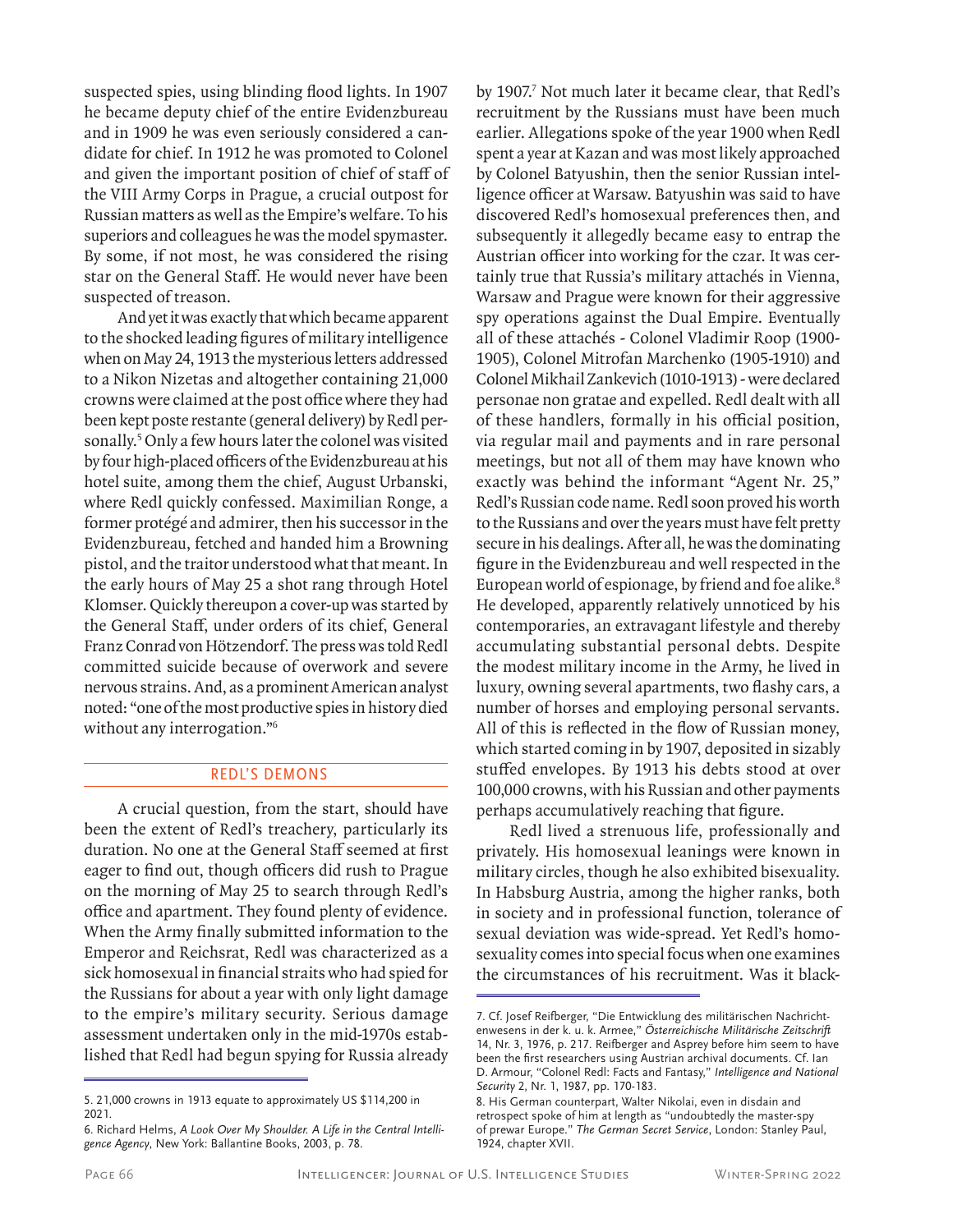mail by the plotting maneuvers of Colonel Batyusin on account of his homosexuality? This assumption is now dispelled, mainly because in Batyushin's book of 1939, Secret Military Intelligence and Its Struggle, naturally in Russian and long ignored by both German and English writers on the case, the author refrains from claiming his recruitment of Redl. Nor apparently did Colonel Roop hint on agent "R's" sexuality when he briefed his successor in 1905. Furthermore, a sagacious biographical report of 1907 on Redl by Colonel Marchenko seems to prove, that the latter knew nothing about Redl's homosexuality:

Alfred Redl, General Staff major, deputy chief of the Evidenzbureau. In this rank since 1 November 1905. He was chief of staff of the 13th Landwehr Division in Vienna. He is of medium height, has slightly graying blond hair, a short, grey mustache, somewhat protruding cheekbones, grey eyes and a pleasantly ingratiating expression. He is clever, reserved, concentrated and efficient. His outward appearance seems greasy. He speaks sugar-sweetly, softly, and in a servile manner. His movements are measured and slow. He is more clever and false than smart and talented. A cynic. A lover of women who loves diversion.<sup>9</sup>

# RECENT FINDINGS

This newly discovered evidence strengthens the theory that Redl was most likely a classical volunteer agent in need of cash to finance his growing demands on lifestyle and stature for which a new level was apparently reached in 1907.<sup>10</sup> And it was not just Russian money he was after. The Italian intelligence officer Camillo Caleffi, later head of the Servizio Informazione Militare, in 1957 told of his singular meeting with Redl, soon code-named K.K., who eagerly offered his services for cash payment and yet managed to remain unidentified for years. The Italian money was also sent by letter to "Nikon Niketas" via a Viennese mailbox.11 So far there is only circumstantial evidence that Redl also served French military intelligence.

This then was a major analytical break-through: it was not blackmail on account of homosexuality, but greed and debts. But in the course of time it also became clear that relevant documents and files on the Redl case had been hidden or destroyed; then only by chance did a professional researcher in the mid-1990s

10. Cf. Moritz-Leidinger, *Oberst Redl*, p. 31.

stumble across a sealed and deceptively camouflaged bundle of documents at the Austrian State Archives, which had for decades been kept misplaced and thus hidden from serious inquiry, for the surmised sake of protection of the reputation of the Habsburg Army.12 And so it is the writing of basically four researchers who in the new century concentrated on freshly available archival material and could thereby dispel a number of myths and claims long perpetrated by contemporary investigators and later by sloppy and sensationalist writers. Albert Pethö expanded his doctoral findings by a substantive article in a survey of global espionage;13 John R. Schindler published a convincing assessment of the Redl case in a specialist intelligence journal<sup>14</sup> and the Austrian historian team of Verena Moritz and Hannes Leidinger managed to present a minutely researched book portrait not only of Redl's dramatic life but also of the culture and mentality as background of the waning years of Habsburg Austria, and all in time for centennial remembrance.<sup>15</sup>

So what, in essence, were the major findings of this new, source-based inquiry, apart from the disproven homosexuality blackmail as Clarification One? It was, secondly, that there was little or nothing regarding military planning of the Austro-Hungarian General Staff since 1901 that Alfred Redl was not privy to. He may have betrayed pretty much everything available to him over a 12-year period. He copied, photographed and transmitted dozens of highly secret and sensitive Papers. Thirdly, sizable payments from the Russians, Italians, French and maybe even the Serbs started coming in from 1907 till 2013. In today's terms and parlance, Redl over the years became a crown and even euro millionaire.16 Fourthly, Redl was badly in need of money to finance his luxurious lifestyle, particularly his love-life with demanding lovers. Financial greed made him vulnerable to professional carelessness.17 Fifthly, we now know what type of information

<sup>9.</sup> This biographical sketch was first published by a GRU general in 1966 and is here cited from Schindler, pp. 489f.

<sup>11.</sup> Caleffi's article "Un romanzesco caso di spionaggio" in *Corriere della Séra*, 20 August 1957.

<sup>12.</sup> This episode was first told by Albert Pethö, *Agenten für den Doppeladler: Österreich-Ungarns geheimer Dienst im Weltkrieg*, Graz: Leopold Stocker Verlag, 1998, p. 383, footnote 940. Cf. Moritz-Leidinger, *Oberst Redl*, pp. 46-48.

<sup>13.</sup> *Oberst Redl. In: Geheimdienste in der Weltgeschichte*. *Spionage und verdeckte Aktionen von der Antike bis zur Gegenwart*, ed. Wolfgang Krieger, München: C.H.Beck, 2003, pp. 138-150.

<sup>14.</sup> *Redl – Spy of the Century*?

<sup>15.</sup> *Oberst Redl. Der Spionagefall – Der Skandal – Die Fakten*. Only a few years before, alongside with Gerhard Jagschitz, they had co-authored a Ronge-biography: *Im Zentrum der Macht. Die vielen Gesichter des Geheimdienstchefs Maximilian Ronge*. St. Pölten: Residenz Verlag, 2007. 16. Cf. Schindler, *Redl – Spy of the Century?*, p. 490, and Mori-

tz-Leidinger, *Oberst Redl*, p. 78.

<sup>17.</sup> Demands and blackmail by lovers, particularly by longtime companion Lt Stefan Horinka, further added pressure and despair. Also, Redl had one close call: in 1909 a British military attaché in St. Petersburg hinted to his Austro-Hungarian counterpart that there